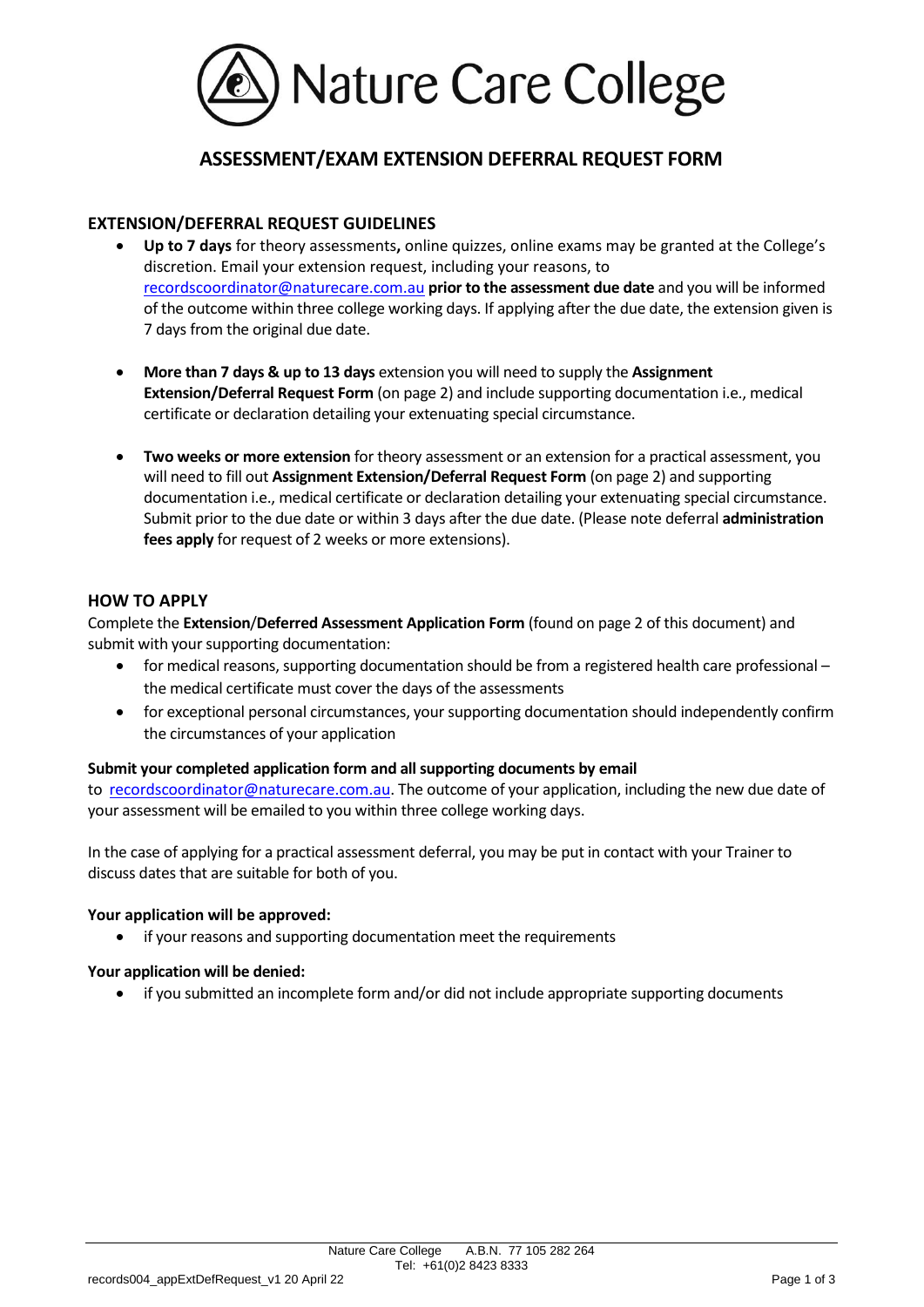

## **ASSIGNMENT EXTENSION/DEFERRAL REQUEST FORM**

**To be eligible to apply for an extension or deferral you must meet the following criteria as applicable\*:** 

| Circumstances I can apply<br>for a extension/deferred<br>assessment or Exam? |                                              | What evidence do I need?                                                                                   | <b>Student Checklist</b>                                                                                                    |  | Office Use                                             |  |
|------------------------------------------------------------------------------|----------------------------------------------|------------------------------------------------------------------------------------------------------------|-----------------------------------------------------------------------------------------------------------------------------|--|--------------------------------------------------------|--|
| $\bullet$                                                                    | Illness or Incapacity                        | A certificate from a<br>$\bullet$<br>registered<br>practitioner*                                           | I have completed and<br>signed the form                                                                                     |  | Authorised / Not<br>Authorised                         |  |
| $\bullet$                                                                    | Bereavement in the<br>immediate family       | Medical declaration*<br>$\bullet$                                                                          | I have attached all relevant<br>documentation                                                                               |  | Fee taken / Receipt given                              |  |
| $\bullet$                                                                    | Hardship/Trauma                              | Cessation<br>certificate/Police<br><b>Report or Statutory</b><br>Declaration*                              | I have submitted the fee<br>(for practical assessments<br>and/or theory assessment<br>/exam requests of 2 weeks<br>or more) |  | Confirmation Email issued<br>confirming exam date/time |  |
|                                                                              | <b>Exceptional personal</b><br>circumstances | Summary of<br>٠<br>extenuating<br>circumstances &<br>relevant, independent<br>supporting<br>documentation* |                                                                                                                             |  | Date Confirmed                                         |  |

Please note: *You must supply supporting documentation for extension requests of more than 7 days.*  \*Extension requests for up to 13 days: No administrative fee applies.

**Deferred Exam/Assessment Administration Fee for a period of 2 weeks or more** 

| Theory Assessment/Exam                 | \$50.00 per subject     |
|----------------------------------------|-------------------------|
| Practical (one-on-one) assessment/exam | \$175.00 per assessment |

**Student Details: Name: Contact Number: Email address:** 

----------------------------------------------------------------------------------------------------------------------------------------------

| <b>Subject Name</b> | Assessment<br>(Mid-term/ End-of-term<br>quiz, Assignment) | <b>Term</b> | Year | <b>Trainer Name:</b> |
|---------------------|-----------------------------------------------------------|-------------|------|----------------------|
|                     |                                                           |             |      |                      |
|                     |                                                           |             |      |                      |
|                     |                                                           |             |      |                      |
|                     |                                                           |             |      |                      |
|                     |                                                           |             |      |                      |